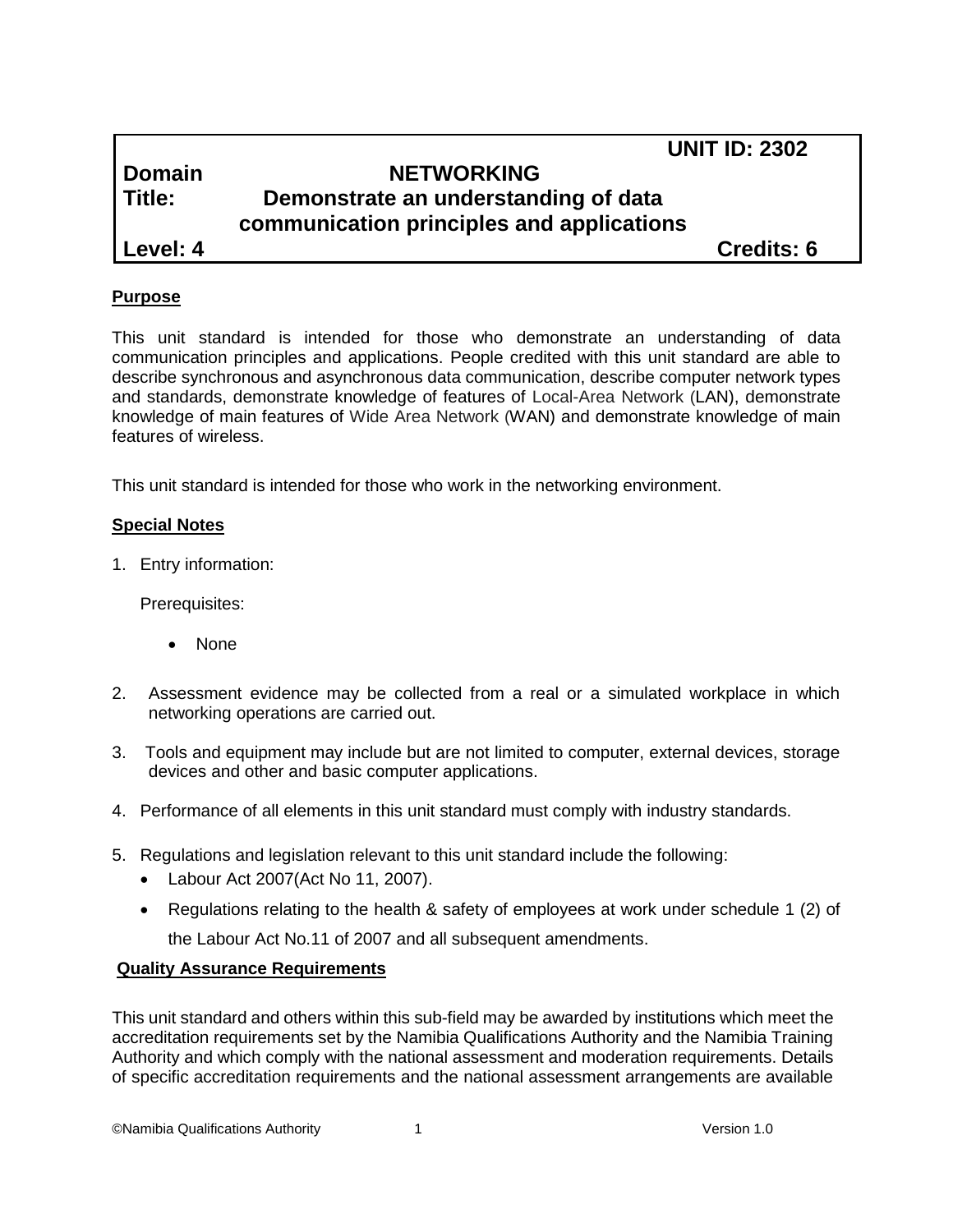from the Namibia Qualifications Authority o[n www.namqa.org a](http://www.namqa.org/)nd the Namibia Training Authority on [www.nta.com.na](http://www.nta.com.na/)

# **Elements and Performance Criteria**

## **Element 1: Describe synchronous and asynchronous data communication**

#### **Performance Criteria**

- 1.1 Synchronous and asynchronous data communication is described in terms of the characteristics.
- 1.2 Features of data communications equipment are described and explained.

### **Element 2: Describe computer network types and standards**

#### **Performance Criteria**

- 2.1 Types of networks are described.
- 2 .2 Network topologies are compared.
- 2.3 Institute of Electrical and Electronics Engineers (IEEE) network standards are complied with.

#### **Element 3: Demonstrate knowledge of features of Local-Area Network (LAN)**

#### **Range**

LAN technologies may include but not limited to Ethernet, Token-ring and FDDI

#### **Performance Criteria**

- 3.1 LAN topologies are explained.
- 3.2 LAN transmission media are explained.
- 3.3 Operation of LAN technologies is described.
- 3.4 Functionality of LAN devices is described.

## **Element 4: Demonstrate knowledge of main features of Wide Area Network** (**WAN)**

#### **Range**

WAN technologies may include but not limited to Ethernet, Token-ring and FDDI

#### **Performance criteria**

©Namibia Qualifications Authority 2 Version 1.0